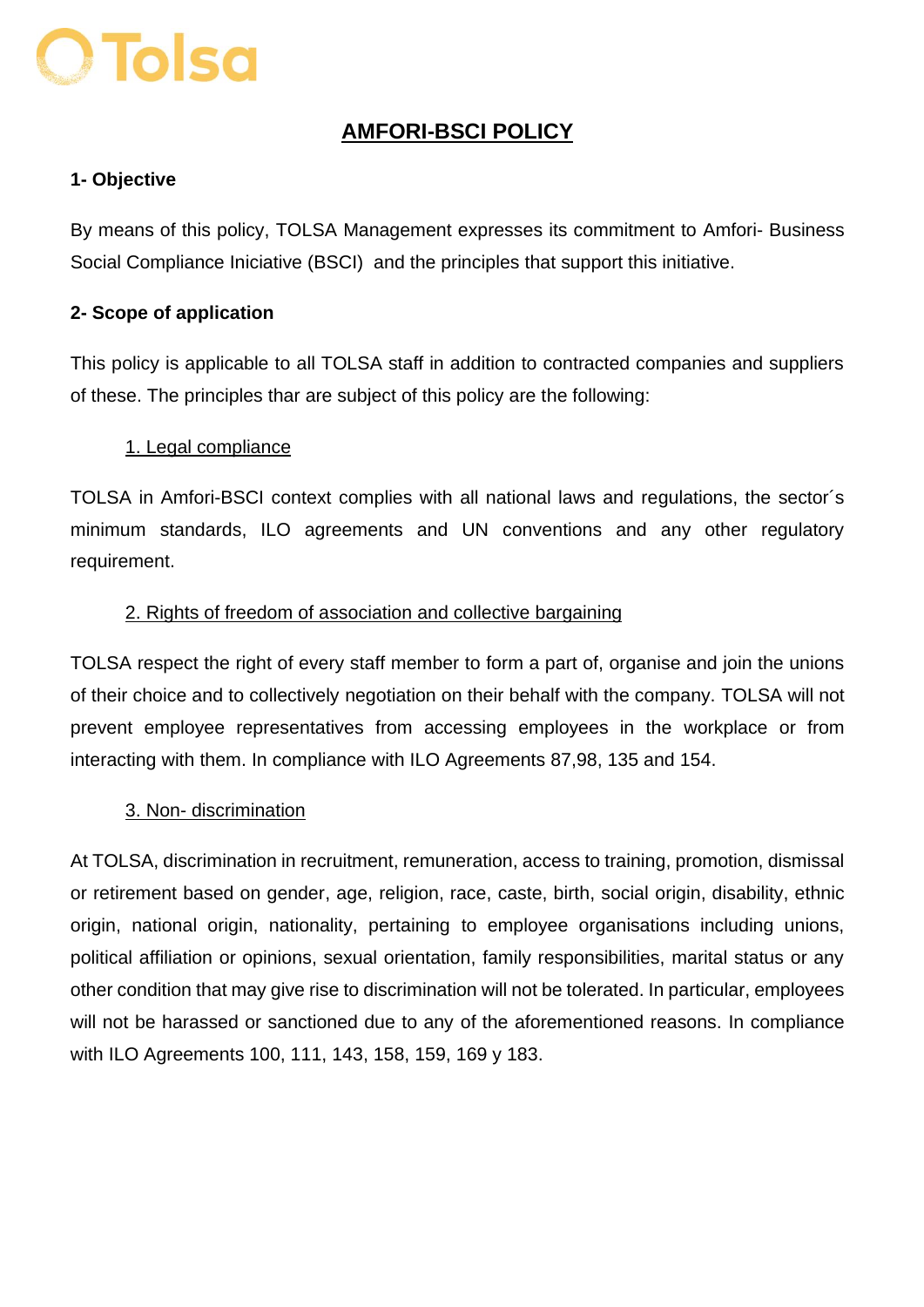## **O Tolsa**

#### 4. Fair remuneration

Salaries paid for normal working hours, overtime and differentials for overtime are equivalent to/or exceed the legal minimums and/or minimums for the sector. Deductions that are illegal, unauthorised, or disciplinary in nature are not performed on salaries. All overtime will be paid at a special rate in accordance with national laws. Salaries will be paid regularly in a timely manner and in legal tender. In compliance with ILO Agreements 12, 26, 101, 102 and 131.

#### 5. Dignified working day

TOLSA complies with all applicable national laws and sector regulations with regards to working hours and public holidays. The maximum limit of working hours and overtime permitted per week is established by national laws. Overtime will only be worked voluntarily, and it is to be compensated at a higher hourly rate. TOLSA employees have the right to at least one day off after working six consecutive days, save for those exceptions detailed in the Amfori-BSCI Standard. In compliance with ILO Agreements 1 and 14 and ILO Recommendation 116.

#### 6. Occupational Health and Safety

Company Management is obliged to provide a safe and healthy work environment and to take effective measures to prevent accidents or potential harm to the health of workers that may be associated with or occur during work, minimising, as far as possible, the causes of risk inherent to the work environment and considering current knowledge in the sect and any specific risk.

TOLSA establishes a set of clear standards and procedures related to occupational health and safety, with particular concern shown to the provision and use of protective equipment, access to clean services and access to drinking water. In addition, TOLSA provides sanitary facilities for storage of food. All staff members have the right to move away from a serious and imminent danger without having to obtain permission from the company. In compliance with ILO Agreements 155 and 184 and ILO Recommendations 164 and 190.

Every TOLSA staff member will receive regular and documented training in health and safety. TOLSA has established a system to detect, prevent or respond to possible threats to the health and safety to all staff.